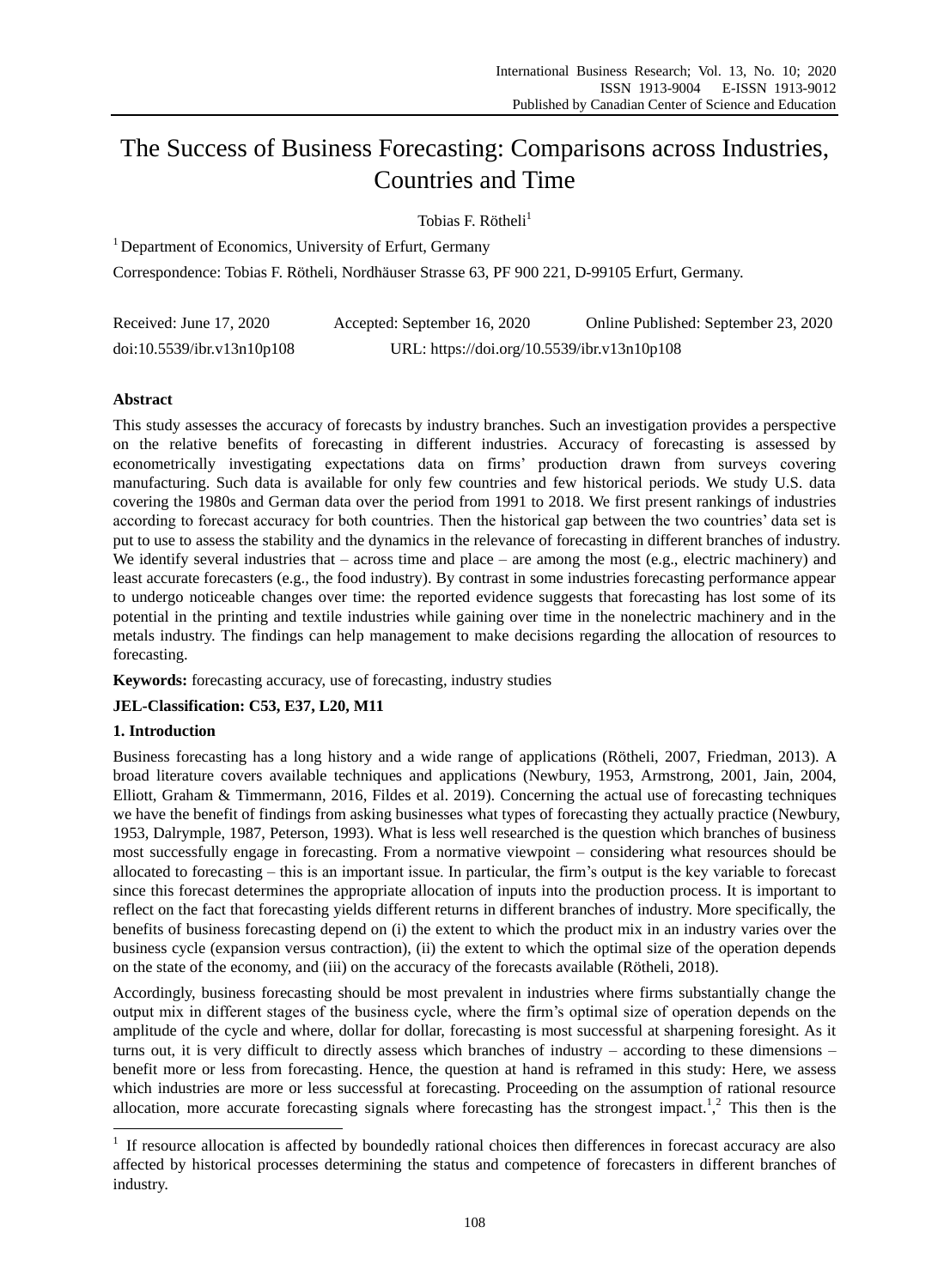central tenet of the approach presented here: forecast accuracy can be interpreted as an indicator of the relevance and importance of business forecasting in a branch of industry. This form of interpreting predictive accuracy is new in the forecast literature. It opens the door for best practice assessments of the sort that industries in countries not covered in this study may evaluate their forecasting practices. If, e.g., they find their industry high up in our rankings and acknowledge their own scant use of resources for forecasting, then improving this management tool seems advisable.

#### **2. Methodology and Data**

The question of forecasting accuracy is tackled here by studying survey data on firms' output forecasts. It has to be emphasized that such surveys are very rare. In fact for the U.S. there is no such survey currently run. The only such data for the U.S. comes from a survey of the Conference Board which ran a survey on CEOs' expectations for which we have data for the period from 1978 to 1988. This is a quarterly survey and asks respondents about expectations concerning business conditions in their own industry six months ahead and current conditions compared with six months ago. Accordingly, the data allow a match of forecasts and realizations. For one other major economy, Germany, a survey of industry firms is undertaken since the early 1990s. The German data come from the IFO institute and cover the period starting in 1991 up to 2018. The monthly IFO survey asks firms about expected output over the coming three months. The question concerning realizations asks for the change in production relative to the previous month. Accordingly, a match of horizons in the German case means that we convert the monthly data into quarterly observations and with respect to realizations we use the average change over a period of three months.

Before turning to the specifics of the data, consider how the performance of a forecaster is typically assessed. A widely used procedure to evaluate forecasting performance is to first compute the forecast error (i.e., the difference between the value actually realized from the forecast value) and then to assess a measure like the root mean square error (Armstrong & Collopy, 1992). This procedure is useful when comparing (ex post) different forecasting models or heuristics against each other. However, when the task is to evaluate forecast performance of different forecasters in different circumstances (e.g., different industries), the forecast accuracy (or the lack thereof) has to be set relative to the variability of the indicator to be forecast. For this purpose, the correlation of the forecast with the actual realization is a relevant measure. Specifically, we estimate a regression of the form

$$
Q_t = \alpha + \beta Q_{t,t-1}^F + \varepsilon_t \qquad . \tag{1}
$$

Here,  $Q_t$  stands for the actual value of the variable (e.g., ex-post output) and  $Q_{t,t-1}$  $Q_{t,t-1}^F$  stands for the forecast (i.e., the ex-ante value of output). This specification is also typical in studies that evaluate different models of expectations (Pesaran & Weale, 2006). The relevant statistic to assess for an evaluation then is the standard error of the estimate, or alternatively, the  $R^2$  statistic of the estimate.<sup>3</sup> The approach set out in equation (1) is appropriate for the type of data analyzed here. Both the U.S. and the German data ask respondents for a categorical choice. In the U.S. case the Conference Board allowed firms to choose from five possible assessments: "substantially better", "moderately better", "the same", "moderately worse", and "substantially worse". Answers in the respective categories receive a weight of 100, 75, 50, 25, and 0, respectively. Averaging over respondents in an industry yields the data presented in the published survey and analyzed here.<sup>4</sup> In the German survey firms answer regarding the course of a variable by choosing one of the three categories "will decrease", "will remain unchanged", or "will increase". The method developed by Carlson & Parkin (1975) is applied to this data set in order to compute percentage changes form the qualitative data.

<sup>&</sup>lt;sup>2</sup> A rare comparative study of firms' forecast accuracy, although not regarding output forecasting, has been published by Cassar (2014). The focus on start-up firms expectations of that study does not lend itself for an comparison with the findings of the present study. Tanaka et al. (2019) offer an assessment of firms accuracy in making predictions of the macroeconomic variables. Again their findings cannot be compared to our insights.

<sup>&</sup>lt;sup>3</sup> The  $R^2$  of such an estimate is the relevant statistic because it measures the fraction of the variation in output that is accounted for by the forecast of output. A measure of one indicates a perfect score while a variable of zero indicates that the forecast is completely uninformative.

<sup>&</sup>lt;sup>4</sup> The data come from the publication Business Executives' Expectations (1978-1988).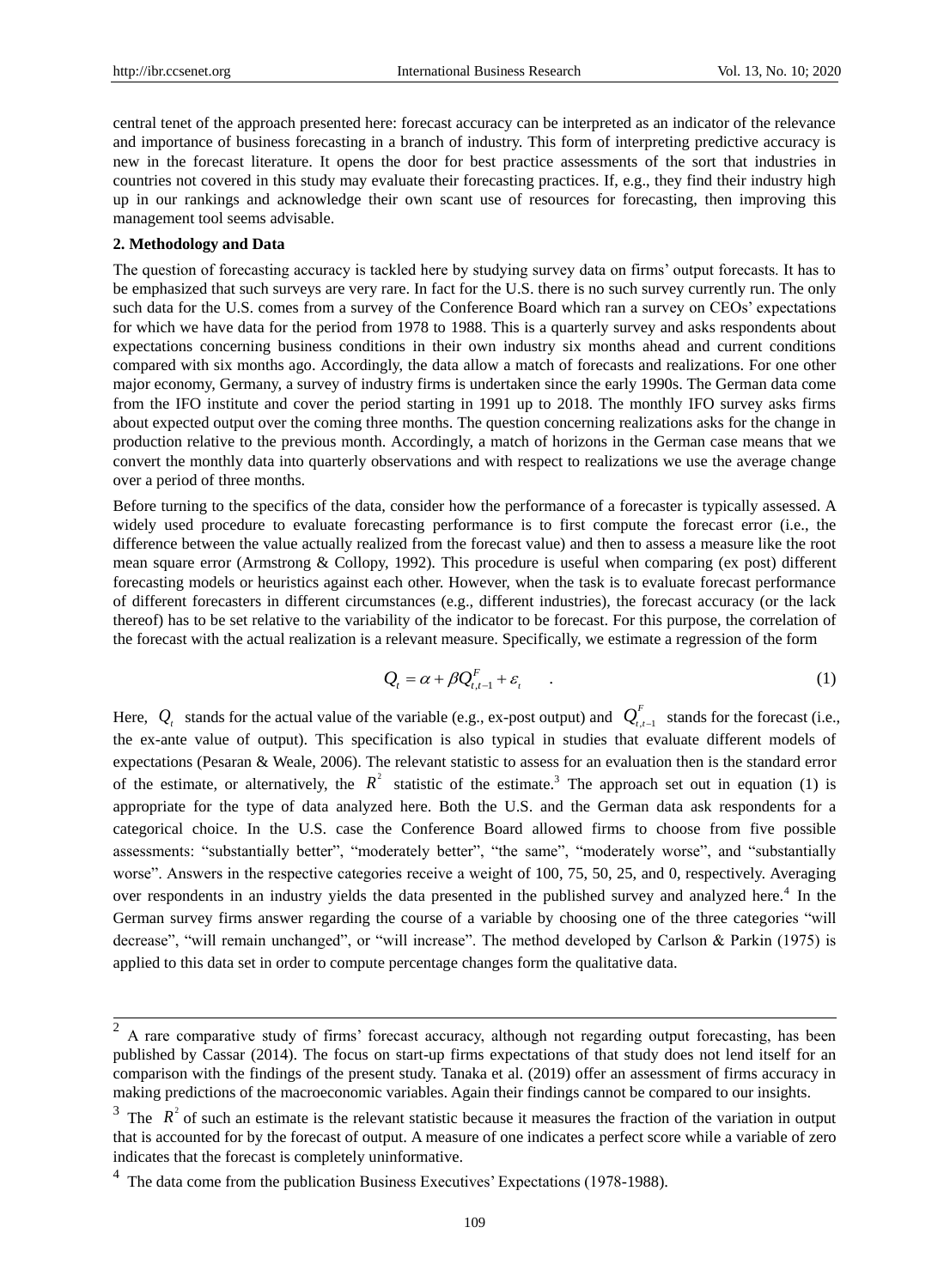Returning to the argument for measuring forecast accuracy by way of estimating equation (1): given the transformations that go into computing the (forecast and actual) data in both the U.S. and Germany, we need to make allowance for the fact that these transformations can induce biases into these series.<sup>5</sup> Hence, the estimate of a (non-zero)  $\alpha$ -coefficient and a (non-unitary)  $\beta$ -coefficient helps to correct for such distortions in the indicators constructed from the survey data.<sup>6</sup> Summing up, the accuracy of industry forecasts is assessed by running individual regressions where the realization of output in an industry is regressed on the forecast from the previous period and a constant term. The  $R^2$  for each branch of industry is then the measure of forecast accuracy.<sup>7</sup>

## **3. Results**

We start with the results for the U.S. The findings of the statistical analysis are organized in Table 1. The ordinary least squares method yields unbiased estimates of coefficients. For the sake of completeness standard errors of the estimated coefficients are also included in the table.<sup>8</sup> Table 1 presents the regression results for 10 branches of industry where data are available over the period from 1978 to 1988. For the U.S. data we make the adjustment of pulling together (by an averaging of the data) the branches of primary and fabricated metals into one category. This makes possible a comparison of the U.S. to the German data. When looking at the  $R^2$ values across industries we find remarkable differences: the printing industry is the case with the best and the food industry the case with the worst performance in forecasting.

Consider next the regression findings for Germany. In order to make the findings comparable with those from the U.S. we seek for common terms denoting industries.<sup>9</sup> For the German industry named "Herstellung von Kraftwagen und Kraftwagenteilen" we apply the term "transportation equipment". Further, the German industry "Herstellung von elektrischen Ausrüstungen" is termed "electric machinery" while the term "nonelectric machinery" is used for the branch "Maschinenbau". Table 2 thus shows the results for the same set of industries covered in Table 1 for the U.S.

Again, there are major differences in forecast performance with the nonelectric machinery industry the case with the best and, just as in the U.S., the food industry the case with the worst performance in forecasting.<sup>10</sup> The next section puts the similarities and differences across the two sets of estimates into perspective.

<sup>&</sup>lt;sup>5</sup> This is particularly well documented for the Carlson-Parkin (1975) method where typically a non-unitary  $\beta$ -coefficient is estimated because the threshold level (a critical input in the method) is arbitrarily taken to be one.

<sup>&</sup>lt;sup>6</sup> Note that we are not interested in testing hypotheses concerning these coefficient values. Accordingly, possible autocorrelation of residuals is of no relevance here. Furthermore, least-square estimates are efficient independent of whether residuals are normally distributed or not.

 $<sup>7</sup>$  The problems described here are typically not present in studies of forecast accuracy that use quantitative</sup> forecasts, e.g., for inflation or GDP (Bank of England, 2015, Günay, 2018)

<sup>&</sup>lt;sup>8</sup> Due to autocorrelation in the residuals the estimated standard deviations are not efficiently estimated. However, this is not critical since we are not interested in testing hypotheses concerning parameters.

<sup>&</sup>lt;sup>9</sup> Note that the demarcation of industry branches are not necessarily the same over the two countries and data sets covered.

<sup>&</sup>lt;sup>10</sup> The differences in the fit of the regressions between across the U.S. and German should not be a matter of concern. They are due to the conceptual differences between the two surveys in particular the specifics of how the data gathered are transformed into published series. In particular, the overall higher  $R^2$  values for the German industries should not be interpreted as showing better (national) forecasting abilities. The generally lower  $R^2$  values in the estimates with the U.S. data must be seen on the background of the rather arbitrary weighting of the survey responses.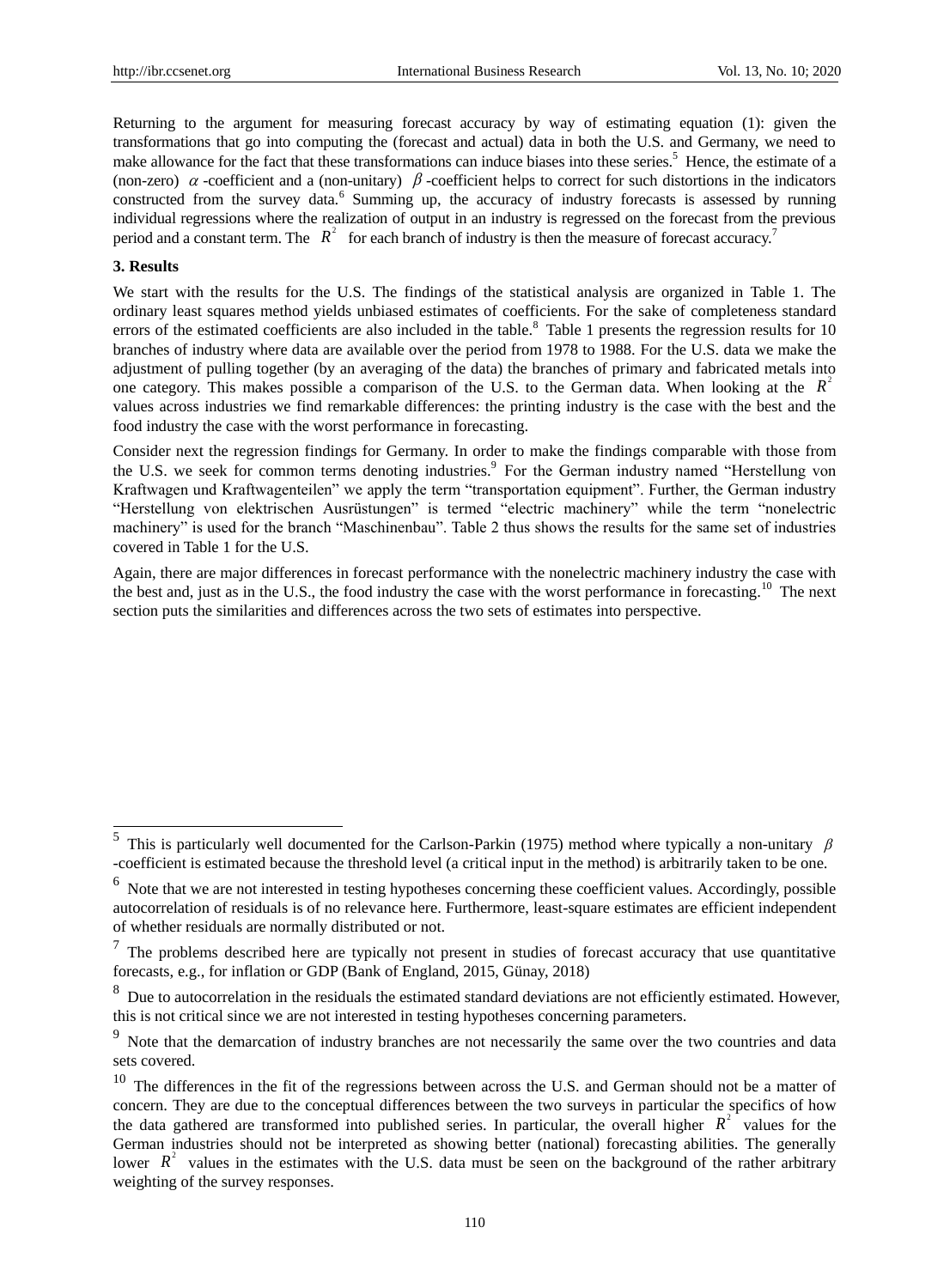## Table 1. Estimates with U.S. Data

|                                 | Variables: |             |       |
|---------------------------------|------------|-------------|-------|
| Industries:                     | Constant   | Expectation | $R^2$ |
| Food                            | 29.908     | 0.363       | 0.102 |
|                                 | (8.351)    | (0.054)     |       |
| <b>Textiles</b>                 | 14.522     | 0.610       | 0.185 |
|                                 | (9.207)    | (0.182)     |       |
| Apparel                         | 24.396     | 0.469       | 0.150 |
|                                 | (9.693)    | (0.186)     |       |
| Paper                           | 20.967     | 0.574       | 0.162 |
|                                 | (11.121)   | (0.191)     |       |
| Printing                        | 15.081     | 0.655       | 0.334 |
|                                 | (8.159)    | (0.144)     |       |
| Chemicals                       | 20.179     | 0.588       | 0.192 |
|                                 | (11.076)   | (0.188)     |       |
| Metals                          | 21.187     | 0.525       | 0.104 |
|                                 | (11.557)   | (0.199)     |       |
| Nonelectric Machinery           | 20.935     | 0.541       | 0.128 |
|                                 | (9.935)    | (0.176)     |       |
| <b>Electric Machinery</b>       | 15.186     | 0.637       | 0.211 |
|                                 | (9.596)    | (0.165)     |       |
| <b>Transportation Equipment</b> | 18.915     | 0.570       | 0.158 |
|                                 | (12.083)   | (0.216)     |       |

Numbers in parentheses are Huber-White-Hinkley heteroskedasticity consistent standard errors.

Table 2. Estimates with German Data

|                                 | Variables: |             |       |
|---------------------------------|------------|-------------|-------|
| Industries:                     | Constant   | Expectation | $R^2$ |
| Food                            | $-0.079$   | 0.449       | 0.366 |
|                                 | (0.014)    | (0.059)     |       |
| <b>Textiles</b>                 | $-0.162$   | 0.741       | 0.487 |
|                                 | (0.020)    | (0.071)     |       |
| Apparel                         | $-0.080$   | 0.564       | 0.502 |
|                                 | (0.019)    | (0.060)     |       |
| Paper                           | $-0.114$   | 0.829       | 0.554 |
|                                 | (0.021)    | (0.091)     |       |
| Printing                        | $-0.111$   | 0.717       | 0.521 |
|                                 | (0.016)    | (0.065)     |       |
| Chemicals                       | $-0.163$   | 0.988       | 0.608 |
|                                 | (0.024)    | (0.072)     |       |
| Metals                          | $-0.091$   | 1.000       | 0.751 |
|                                 | (0.019)    | (0.051)     |       |
| Nonelectric Machinery           | $-0.053$   | 0.885       | 0.870 |
|                                 | (0.011)    | (0.030)     |       |
| <b>Electric Machinery</b>       | $-0.066$   | 1.058       | 0.759 |
|                                 | (0.015)    | (0.058)     |       |
| <b>Transportation Equipment</b> | $-0.009$   | 0.727       | 0.663 |
|                                 | (0.023)    | (0.065)     |       |

Numbers in parentheses are Huber-White-Hinkley heteroskedasticity consistent standard errors.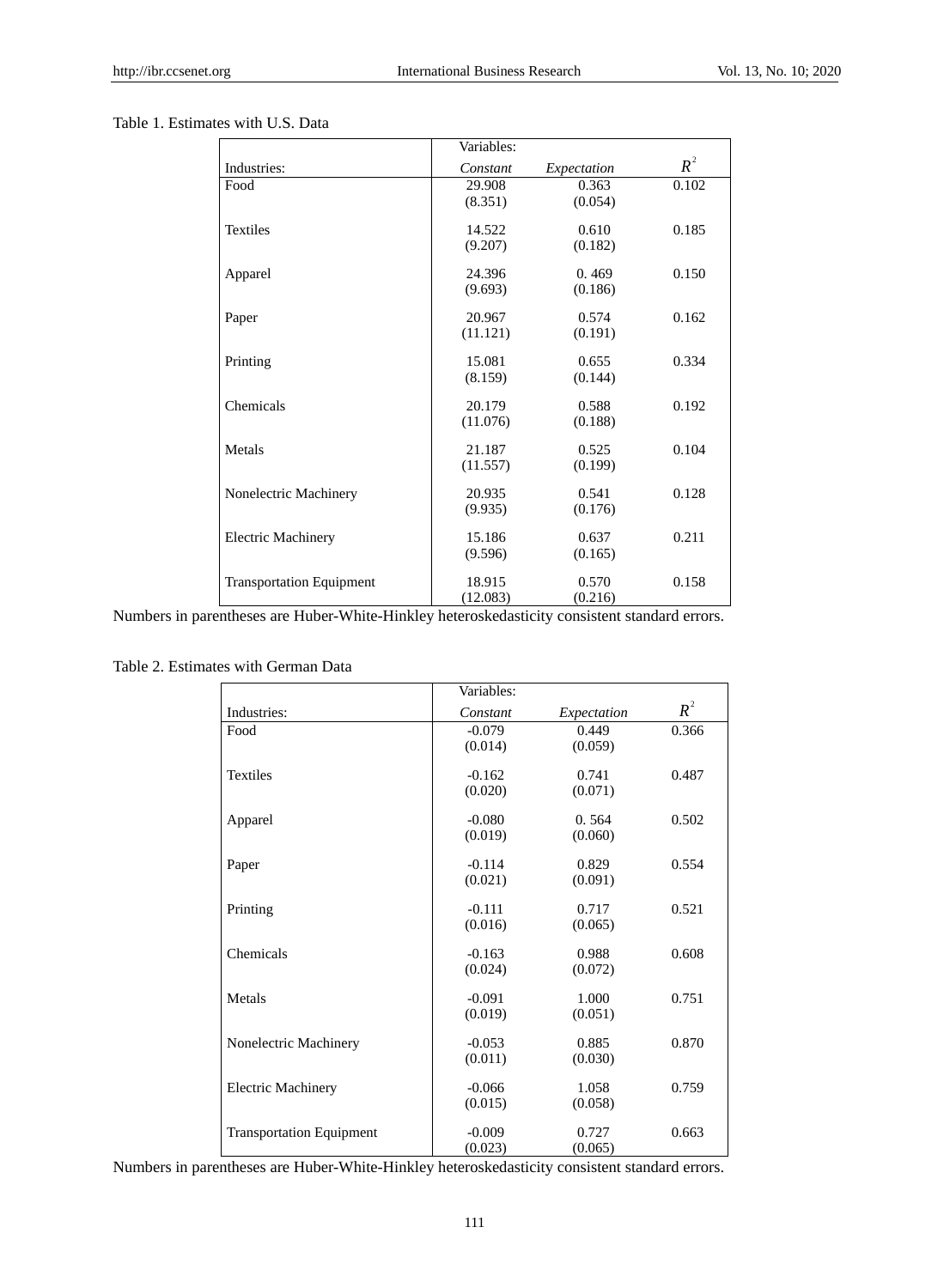#### **4. Continuity and Change**

In this section we compare the findings reported in Tables 1 and 2. By doing so we seek to integrate the findings from different places and different times. Instead of judging the differences in our two samples as an unfortunate fact, we seek to most fully draw interesting inferences from the available data. Even with the conceptual differences in the two surveys covered, the use of the regression approach and the focus on national rankings (avoiding comparing  $R^2$  measures across countries) can yield remarkable insights.

As a start, consider the rankings of industries according to their forecasting accuracy for both countries. Table 3 presents these rankings for the U.S. and the German data.<sup>11</sup> For the interpretation keep in mind that the data studied does not only come from different countries, but also come from different times. I.e., the 1980s for the U.S. and the period since the 1990 for Germany. When considering this point several interesting insights can be gained from a comparison of the two rankings. For such an exercise Table 3 also reports the changes in the rankings of industries: in the rightmost column we report how many places an industry has gained or lost when comparing the newer German data with the older U.S. data. In particular, these gains and losses relate to the industry reported in the middle column with the German data. Firstly, the electric machinery industry is close to the top in both rankings. Secondly, the food industry is at the bottom of the rankings for both countries. Two more branches of industry (paper and apparel) differ just by one rank. Hence, seen over space and time these industries do not differ markedly when it comes to the possibilities and necessities of forecasting. These industries document the continuity in forecasting in these particular industries: even amid structural changes the role of business forecasting in these industries shows stability over time.

| U.S.                            | Germany                         | <b>Change in Ranking</b> |
|---------------------------------|---------------------------------|--------------------------|
| Printing                        | Nonelectric Machinery           | $^{+7}$                  |
| <b>Electric Machinery</b>       | <b>Electric Machinery</b>       |                          |
| Chemicals                       | Metals                          | $+6$                     |
| Textiles                        | <b>Transportation Equipment</b> | $+2$                     |
| Paper                           | Chemicals                       | $-2$                     |
| <b>Transportation Equipment</b> | Paper                           | - 1                      |
| Apparel                         | Printing                        | -6                       |
| Nonelectric Machinery           | Apparel                         | - 1                      |
| Metals                          | <b>Textiles</b>                 | $-5$                     |
| Food                            | Food                            |                          |

Table 3. Ranking of industry branches according to forecasting accuracy

By contrast, there are industries where the forecast performance has changed noticeably over time. Consider two industries that rank markedly lower in the German as opposed to the U.S. ranking. Printing makes the case that structural changes affect production processes and the need for forecasting. Industry studies indicate that vast changes in the access to fast computers and printers have fundamentally changed the printing industry (Romano, 2004). The newly available highly flexible production processes have made output forecasting almost irrelevant. Similarly, the textile industry ranks much lower in the more up-to-date German data. In this line of industry cheap and highly flexible international suppliers have rendered forecasting less relevant (Sethi & Sethi, 1990, Saleeshya & Raghuram, 2012).

Further, there are also two industries – nonelectric machinery and metals – that in terms of forecasting performance are markedly higher up in the German ranking compared to the U.S. ranking. It is beyond the scope of this study to detail the industry trends that can account for these developments. Yet, we can report evidence that such trends are operating when we look at changes over the course of the three decades of data for Germany. For this purpose we estimate the same regressions shown before but now for two subsamples of equal length (1991 to 2004 and 2005 to 2018). Doing so we find that the  $R^2$  increases in these two industries over time: for both the metals industry (the  $R^2$  goes from 0.699 to 0.799) as well as the nonelectric machinery industry (the  $R^2$  goes from 0.809 to 0.881) this measure of forecasting accuracy shows an increase.

Hence, a trend toward higher forecasting accuracy in these two industries is apparent not only when comparing the (earlier) U.S. and the (later) German measures but also over time in the German data. Consider also the

<sup>11</sup> Note that the difference in forecasting accuracy across industries is the result of several forces. The reason for the food industry to be at the bottom of both rankings could particularly be the result of the difficulty of prediction, i.e., the high volatility of demand and competitors' decisions.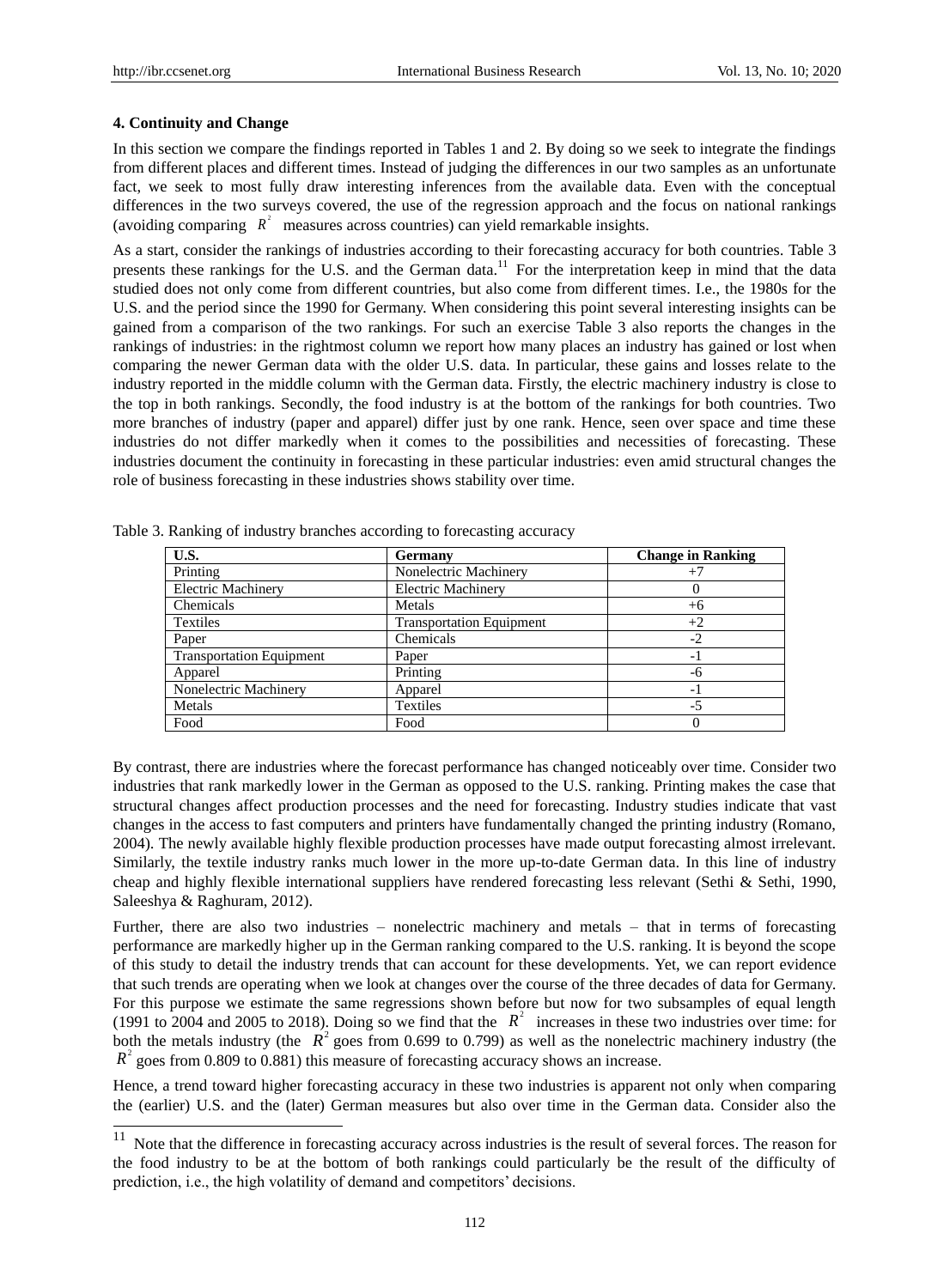decline in the accuracy measures reported before for printing and textiles in the rankings between the U.S. and Germany. For printing in Germany the accuracy measure declines over the two sub-periods from 0.545 to 0.527. For the textile industry the corresponding findings are even more telling: here the  $R^2$  declines from 0.535 to 0.424. Hence, in all industries whose rankings have changed by more than two places the econometric evidence indicates persistent changes over time.

#### **5. Summary and Conclusions**

This paper makes survey data on forecasting useful for the assessment of the relative opportunities and potentials of forecasting in different industries. The study covers industry branches in the U.S. and in Germany and identifies industries that are consistently among the most/least accurate forecasters. The reported results allow an assessment of the question of who stands to benefit from business forecasting. An industry consistently high up in the ranking of forecasting accuracy concerning production is the electric machinery industry. An industry at the bottom of both rankings is the food industry. This sort of finding can help management in their decisions regarding the allocation of resources to forecasting. Consider, e.g., the findings reported by Watson (1996) regarding the underdeveloped use of forecasting in the Scottish electronics industry. With a view to our findings it appears that decision makers in this industry should make an effort to actualize the potential of forecasting.

When looking at the branches of industry that show markedly different rankings in the U.S. and the German data we find that these differences are linked to historical trends in industries. In all industries with a noticeable difference in rankings between the two national data sets we also find that the direction of change is discernable over time. When dividing the newer and longer German data set into subsamples it is found that these changes also show over subperiods. Hence, judging from the data studied here it appears that in many industries forecasting shows continuity and that in the cases where change occurs it tends to happen rather gradually. The approach presented here lends itself to be applied to data from different countries and periods. Generalizing the findings along these lines promises to yield further insights into the continuity and trends in business forecasting.

#### **Acknowledgements**

I would like to thank three anonymous reviewers and Jannick Plaasch for helpful comments, Christoph Mölleken and Lennard Sund for support with the data, and Baker Library (Harvard Business School) for access to sources.

#### **References**

- Armstrong, S. (2001). *Principles of Forecasting: A Handbook for Researchers and Practitioners.* New York (N.Y.), Kluwer Academic Publishers. https://doi.org/10.1007/978-0-306-47630-3
- Armstrong, J. S., & Collopy, F. (1992). Error Measures For Generalizing About Forecasting Methods: Empirical Comparisons. *International Journal of Forecasting, 8*(1), 69-80. https://doi.org/10.1016/0169-2070(92)90008-W
- Bank of England (2015). *Evaluating Forecast Performance, London.* Independent Evaluation Office.
- Business Executives' Expectations (1977-1988): *A Quarterly Report from the Conference Board Based on a Survey of Chief Executives*. New York (N.Y.), The Conference Board.
- Carlson, J. A., & Parkin, M. J. (1975). Inflation Expectations*. Economica, 42*(166), 123-138. https://doi.org/10.2307/2553588
- Cassar, G. (2014). Industry and Startup Experience on Entrepreneur Forecast Performance in New Firms. *Journal of Business Venturing, 29*(1), 137-151.<https://doi.org/10.1016/j.jbusvent.2012.10.002>
- Jain, C. L. (2004). Business Forecasting Practices in 2003. *Journal of Business Forecasting Methods & Systems, 23*(3), 2-6.
- Croushore, D. D. (1993). Introducing: The Survey of Professional Forecasters, Business Review. *Federal Reserve Bank of Philadelphia, 3*(6), 3-15.
- Dalrymple, D. J. (1987). Sales Forecasting Practices: Results From a United States Survey. *International Journal of Forecasting, 3*(3-4), 379-391. https://doi.org/10.1016/0169-2070(87)90031-8
- Elliott, G., & Timmermann, A. (2016). Forecasting in Economics and Finance. *Annual Review of Economics, 8,*  81-110. https://doi.org/10.1146/annurev-economics-080315-015346
- Fildes, R., Ma, S., & Kolassa, S. (2019)*. Retail Forecasting: Research and Practice.* Munich Personal RePEc Working Paper No. 89356. https://doi.org/10.1016/j.ijforecast.2019.06.004
- Friedman, W. A. (2013). *Fortune Tellers: The Story of America's First Economic Forecasters.* Princeton,